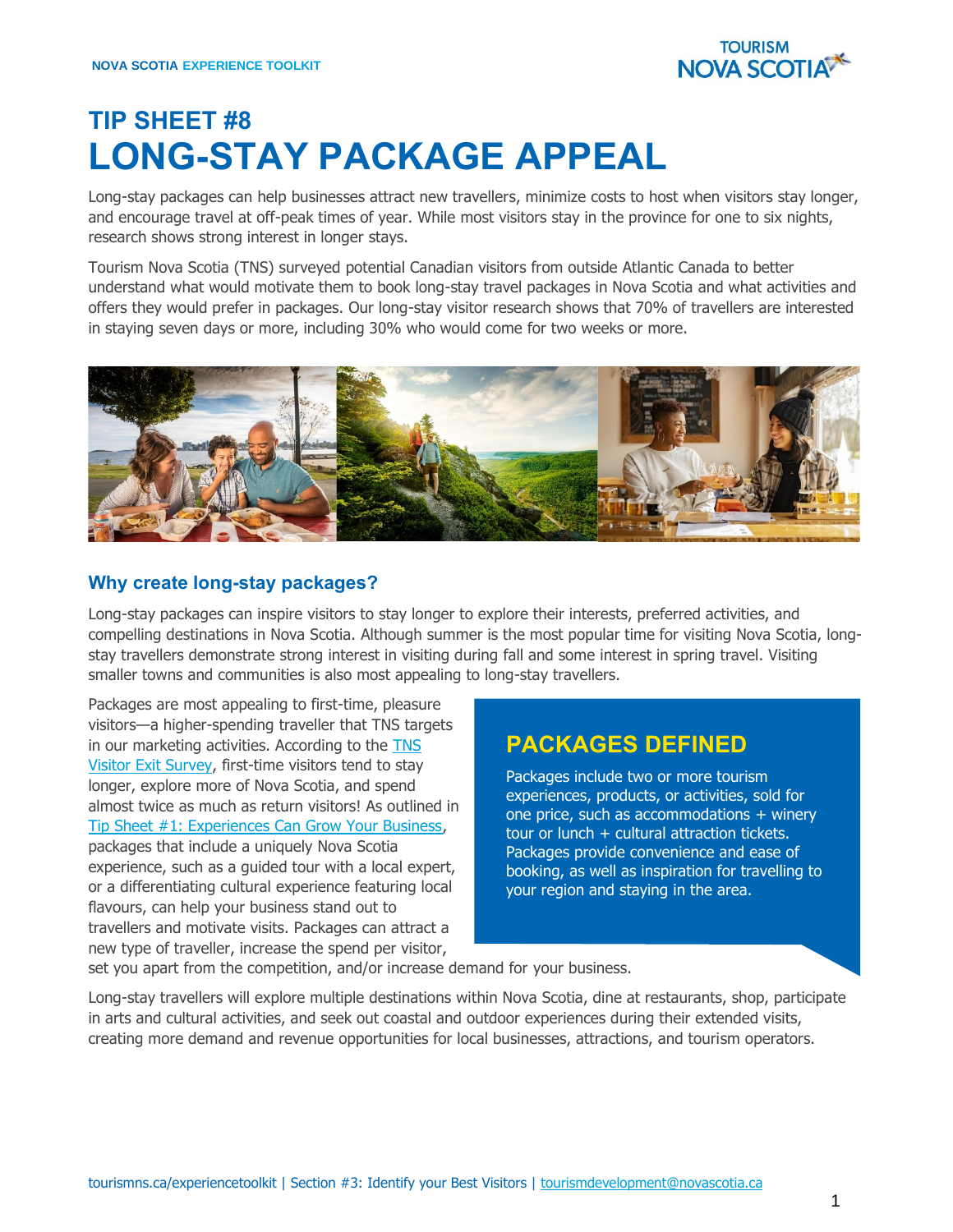

## **What do long-stay travellers want in a package?**

'Long-stays' are defined as visits ranging from seven to 21 days or more. A long-stay package includes a minimum of six nights and some meals and/or activities for a single price. Based on [2021 research,](https://tourismns.ca/sites/default/files/2022-03/2021%20Long%20Stay%20Package%20Survey%20-%20Summary%20Report_FINAL_March%2025_0.pdf) businesses wanting to attract the long-stay traveller can leverage these market insights:

#### **Who they are and where they stay**

- 61% would travel as a couple; 11% would travel as a family
- The majority (41%) prefer trips of 7-13 days
	- o 22% would stay for 14-20 days
	- o 8% would stay for 21 days or more
	- Visitors from further away are more likely to stay longer
- When asked about their top three preferred paid accommodations:
	- o 61% prefer small hotels/motels
	- o 51% prefer private rentals (i.e., cottages, tourist homes/apartments)
	- o 50% prefer B&Bs/inns
	- o 48% prefer large hotel chains
- Visitors aged 54 and younger and those travelling with children are more likely than others to prefer private accommodations
- Visitors aged 65 years and older are more likely than younger travellers to prefer B&Bs/inns
- Visitors staying seven-13 days are more likely than those staying longer to prefer small and large hotels
- Visitors staying 14 days or more are more likely than those staying fewer days to prefer private accommodations. They are also less likely to stay in a city and to book an extended stay at a large hotel
- Visitors from Quebec are more interested than others in both RV and camping and are less likely to choose private accommodations and B&Bs/inns
- About 70% of visitors prefer to stay in small towns and rural areas
- Accommodations with an ocean view are most important for visitors staying in rural locations and those travelling as a family



#### **Top interests and activities**

- Historical sites and tours
- Closeness to the ocean and beach access
- Self-driving tours
- Nature and outdoor activities, such as beach visits, walking/hiking
- Arts and cultural experiences
- Food, beverage, and culinary activities
- Food take-out options and/or having a pub or fine dining on-site at their accommodation